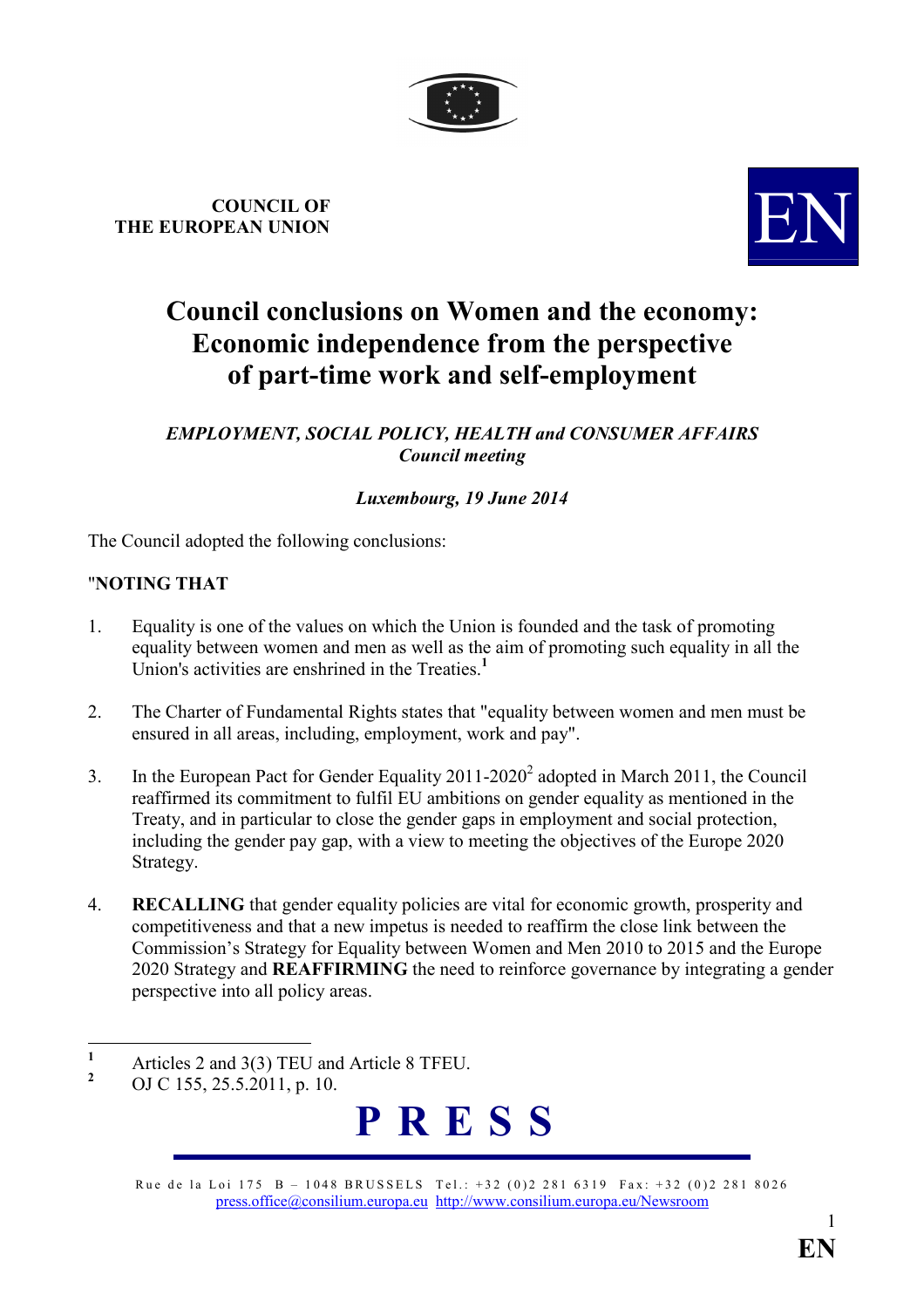- 5. **ACKOWLEDGIG** that the recent economic downturn has presented unprecedented challenges for many Member States and for the European Union as a whole and has led to a contraction of public services and a reduction in funding and resources in some Member States, including in areas that are important for the pursuit of gender equality.
- 6. **OTIG** that the downturn has affected women and men in different ways in the Member States, depending on national economic structures and circumstances, particularly in the field of employment, and that unemployment or under-employment has an adverse impact on the welfare of the individual and her/his family, on the risk of poverty and social exclusion, and on social security entitlements, including pensions.
- 7. **WELCOMIG** the focus on gender equality-related issues in the Country Specific Recommendations as part of the European Semester process and the work of the Employment Committee (EMCO) and the Social Protection Committee (SPC) in this regard; this work is conducive to the achievement of the goals of smart, sustainable and inclusive economic growth for Europe and economic independence for its women.
- 8. **TAKIG OTE** of the link that can be established between financial strain in the household and intimate partner violence against women, according to the recent survey conducted by the Agency for Fundamental Rights of the European Union on violence against women in the EU, and noting that women's economic independence and empowerment is a prerequisite for enabling them to exercise control over their lives, including when faced with abusive relationships.

## **NOTING THAT:**

- 9. The current high level of unemployment constitutes an urgent challenge for the EU, including in the context of the implementation of the Europe 2020 Strategy. Data for EU-28 show that at the end of 2013 over 13.6 million men and 11.6 million women were unemployed across the EU. This represents an average unemployment rate of 10.7 per cent for men and 10.8 per cent for women, but rates in some Member States are higher. High unemployment is detrimental to social cohesion and hinders economic growth.
- 10. The promotion of gender equality in the labour market is essential for the achievement of the employment target of 75 per cent for men and women aged 20 to 64 set in the Europe 2020 Strategy. To this end, the Union is required to address the challenge of unemployment of both sexes, including youth unemployment, the unemployment of older people and long-term unemployment, and to encourage the reattachment to the labour market of women of all ages who have left it, often in order to care for children and other dependants.
- 11. Women in the EU are still paid on average around 16% less than men per hour of work. The gender pay gap is a reflection of gender inequalities and of discrimination that women face in the labour market and it creates disincentives to work. The gender pay gap can only be tackled by addressing its underlying factors and through a comprehensive approach, including by means of measures on pay transparency and through awareness-raising activities such as Equal Pay Days.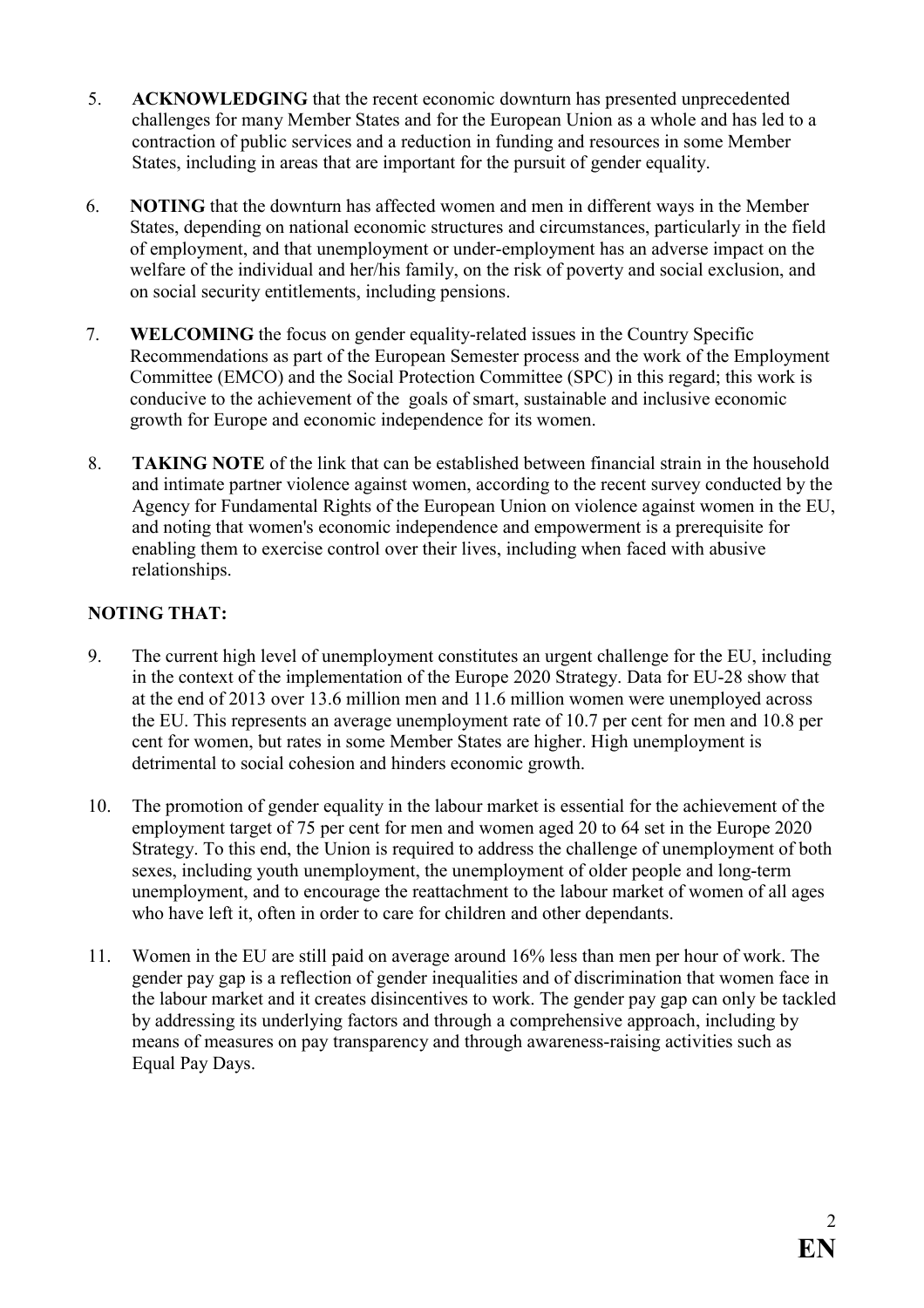- 12. The Europe 2020 Strategy identifies a number of priority growth areas, including in the white economy and the science and technology sectors. In order to fully tap Europe's growth potential in these areas, it is important to overcome gender stereotypes and combat educational and occupational segregation.
- 13. The economic empowerment of women can be achieved through either employment or selfemployment. Entrepreneurship and self-employment may offer women a way to reconcile family responsibilities and economic engagement. Directive 2010/41/EU has considerably improved the protection of self-employed women and the helping spouses or life partners of self-employed workers, establishing their right to social protection, including a maternity allowance, where a national social protection system exists for the self-employed. Directive 2010/41/EU also enables Member States to adopt positive action measures aimed at ensuring full equality between men and women in working life, including by promoting business creation by women.
- 14. Directive 97/81/EC establishes a framework for the elimination of discrimination against parttime workers and the improvement of the quality of part-time work, contributing to the flexible organisation of working time in a manner which takes into account the needs of employers and workers. Part-time work can be a way to access the labour market, particularly for persons furthest away from it, or a way of remaining attached to the labour market; parttime work can thus be a way of facilitating labour force participation, and consequently, of supporting economic growth. It can also represent an opportunity for both women and men to enhance their well-being, improve work/life balance and contribute to a more gender equal society, especially if combined with a more equal sharing of care responsibilities and household work.
- 15. Across Europe, women are over-represented in part**-**time work. Part-time work is often associated with lower earnings, especially for employees who work substantially less than full time. This increases the risk of in**-**work poverty. Moreover, part-time employment, in conjunction with career interruptions for child care and other family responsibilities, can lead to a reduction in lifetime earnings compared to full time work which may impact on pension provision for women in old age, thus resulting in a gender pension gap in retirement. Parttime work is also often associated with more limited opportunities for career advancement, training and education. Job creation for women is therefore not enough: it is also necessary to ensure that women, whether they work full time or part time, have access to 'quality' jobs, meaning jobs which provide decent pay and the opportunity for career advancement and training, and which contribute to women's economic independence. It is also necessary in this respect to ensure that women are in a position to make informed career choices and to have the opportunity to make upward career transitions.
- 16. Promoting women's full participation in the labour market, including by providing equal pay and adequate, affordable, quality childcare in line with the objectives set at the European Council in Barcelona in March 2002, by eliminating all kinds of discrimination and taxbenefit disincentives that discourage female participation and by improving, where relevant, the provisions on maternity, paternity and parental/care leave, can contribute substantially to economic growth. The role of the social partners should be taken into account, where relevant, in this context.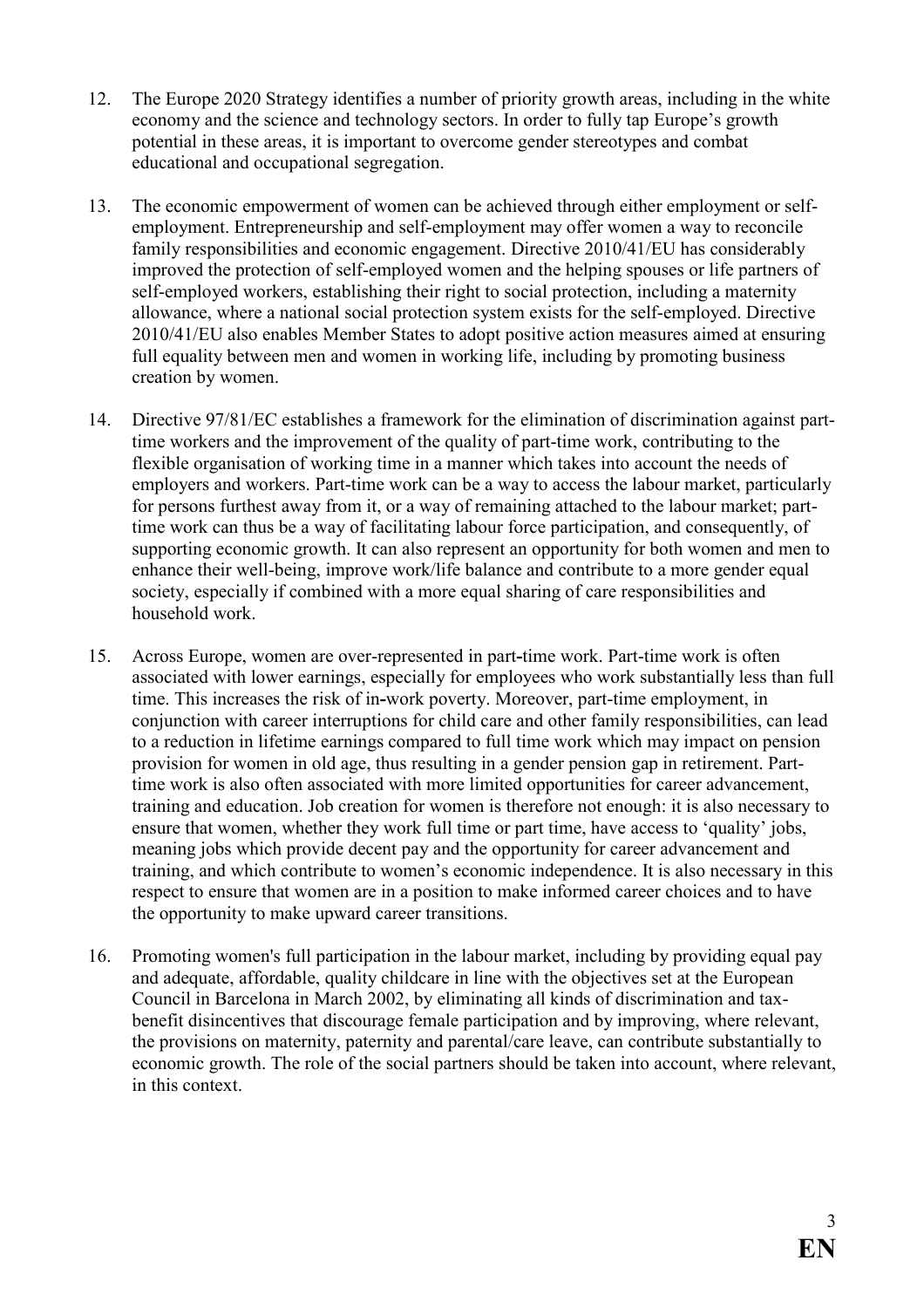- 17. Women in the EU are highly educated yet are under-represented in the labour market. Women also continue to be under-represented in economic decision-making processes and positions. Both women and men should be encouraged to reach their full potential and thus to contribute to the growth and competitiveness of the European economy. The labour market should be equally accessible to women and men.
- 18. The fourth Trio Presidency (Ireland, Lithuania, Greece, January 2013 to June 2014), has continued to build on the programme of work developed by its predecessors and encourages discussion, the exchange of good practice and action in the areas specifically identified in the Trio Declaration on Gender Equality and the Trio Programme.
- 19. The Beijing Declaration and Platform for Action for Equality, Development and Peace (BPfA) includes a commitment to "promote women's economic independence, including employment, and eradicate the persistent and increasing burden of poverty on women by addressing the structural causes of poverty through changes in economic structures, ensuring equal access for all women, including those in rural areas, as vital development agents, to productive resources, opportunities and public services".
- 20. One of the critical areas of concern identified in the BPfA (Area F) specifically addresses Women and the Economy and covers six objectives. This critical area of concern has been reviewed five times by the Council. In 2000, 2008 and 2011, the Council focused on the issues of work-life balance, the significance of which was also emphasized by the report of the European Institute for Gender Equality (EIGE) regarding "Women and the Economy: Reconciliation of Work and Family Life as a Condition of Equal Participation in the Labour Market". In 2001 and 2010, the Council addressed pay inequalities between women and men. Working closely with EIGE, Greece, which holds the Presidency of the EU Council in the first semester of 2014, has set out to review the implementation of the first strategic objective of Area F – "to promote women's economic rights and independence, including access to employment, appropriate working conditions and control over economic resources".
- 21. Ensuring women's economic independence and empowerment is a prerequisite for gender equality and also a way of advancing economic development. Thus it is important to analyse and tackle the unequal distribution of paid and unpaid work and working hours between women and men and to recognise the contribution that unpaid work makes to society and the economy.
- 22. It is recognised that attaining the 75% employment headline target that was set in the Europe 2020 Strategy requires a significant increase in the employment rate of women. In this context, the related indicators included in the Joint Assessment Framework provide invaluable information. However, in order to assess differences in the labour market participation of women and men more broadly, other indicators providing information on aspects such as occupational segregation and the full-time equivalent employment rates of women and men, should be taken into account. Furthermore, part-time work should be analysed in relation to its potential to enhance women's economic independence and to facilitate work-life balance. However, its potential to exacerbate gender differences in pay, working conditions and career advancement over the life cycle should also be studied.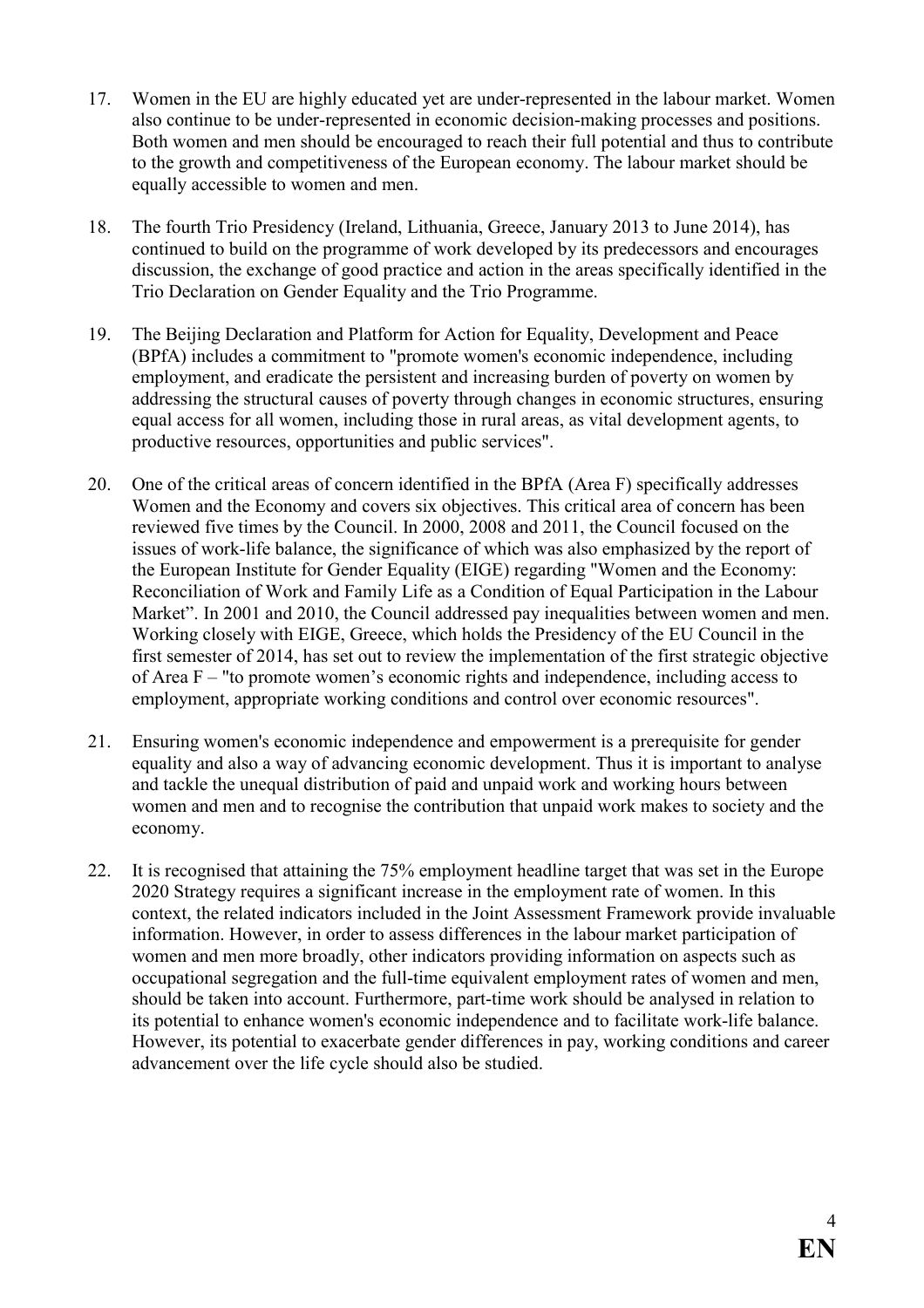- 23. Since 1999, the EU has identified 17 indicators for measuring the integration of women in the economy. In 2000, the Council took note of nine indicators on work-life balance proposed by the French Presidency, which were then reduced to seven in the 2008 review by the same French Presidency. In 2001, under the Belgian Presidency, nine indicators on the gender pay gap were endorsed by the Council, which were expanded to ten in the 2010 review, once again under the Belgian Presidency.
- 24. **WELCOMIG** EIGE's Report "Review of the implementation of the Beijing Platform for Action in the EU Member States: Women and the Economy"**<sup>3</sup>** , drafted at the request of the Hellenic Presidency, which assesses progress in the implementation of the objectives of critical area F of the Beijing Platform for Action and provides conclusions and policy recommendations. In its Report, EIGE has proposed an additional set of indicators and subindicators to address the first strategic objective of the BPfA in the area Women and the Economy, F.1 "Promote women's economic rights and independence, including access to employment, appropriate working conditions and control over economic resources".
- 25. **TAKIG OTE OF** the set of three indicators and their respective sub-indicators, further detailed in Annex I, focusing on women's economic rights and independence, based on the indicators developed by EIGE for the future review of progress:
	- **Indicator 18**: Full-time equivalent employment rate for women and men by age groups (20-64, 15-24, 25-54, 55-64)
	- **Indicator 19**: Part-time employment as percentage of total employment for women and men by age groups (20-64, 15-24, 25-54, 55-64)
		- A. Share of women part-time workers out of total part-time workers by age groups (20-64, 15-24, 25-54, 55-64)
		- B. i. Share of inactivity and part-time work due to personal and family responsibilities for women and men (20-64)
			- ii. Share of employees working in involuntary part-time contracts or in part-time contracts wishing to increase working hours for women and men (20-64)
			- iii. Involuntary part-time employment as percentage of total part-time employment
		- C. Usual weekly working hours in part-time jobs for women and men  $(20+)$
		- D. Sectoral and occupational differences between full-time and part-time employment for women and men (20-64)
		- E. Transition between part-time and full-time work for women and men (20+)
	- **Indicator 20**: Self-employment as percentage of total employment for women and men by age groups (20-64, 25-54, 55-64)
		- A. Share of self-employed women and men with and without employees (20-64)

 **3** 8676/14 ADD 1.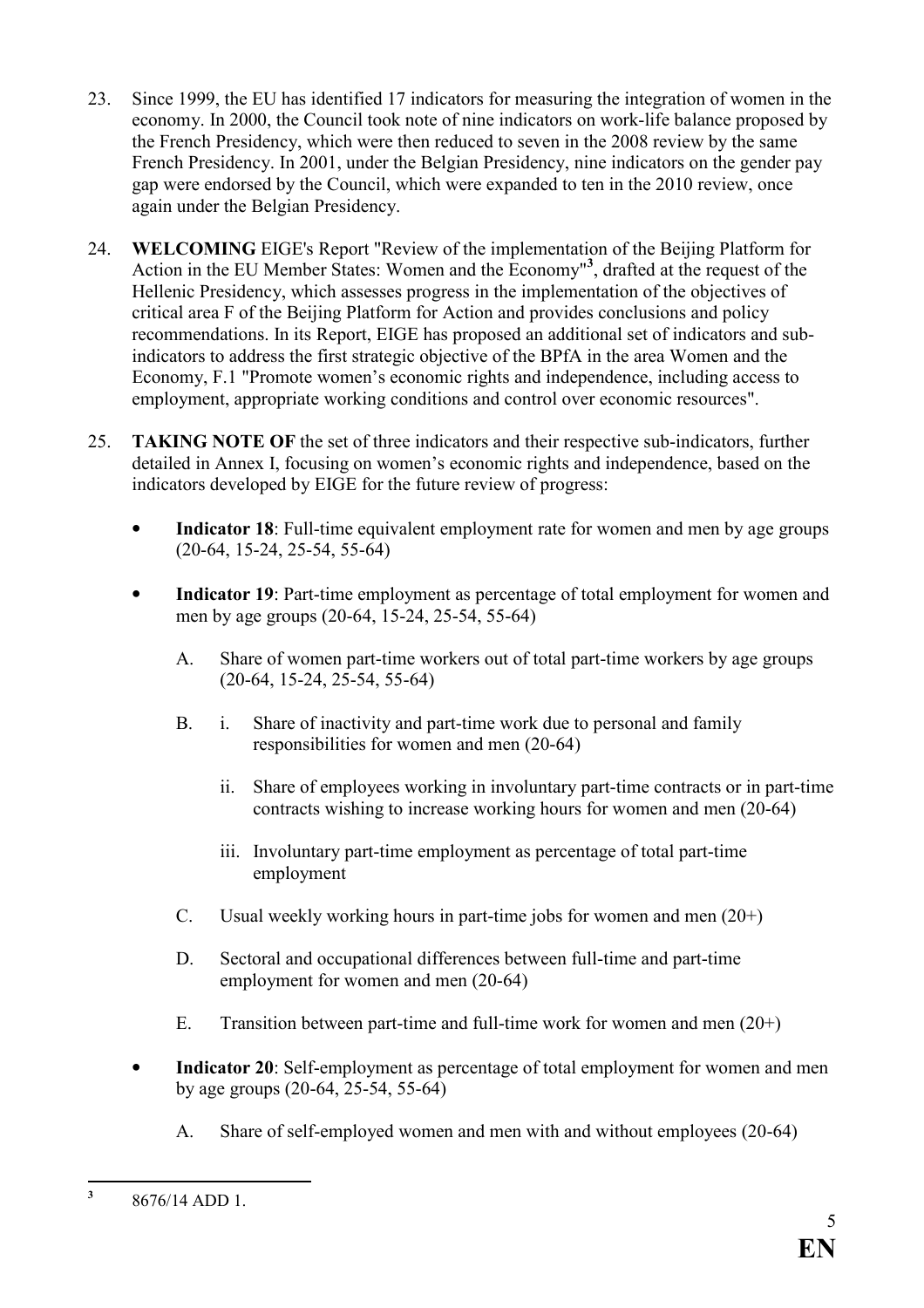### **THE COUNCIL OF THE EUROPEAN UNION**

#### CALLS ON THE MEMBER STATES AND THE COMMISSION, in accordance with their **respective competences, to**:

- 26. Support initiatives to increase awareness on the importance of women's economic independence for macro-economic growth and poverty reduction, also taking into account in this respect the link between financial strain in the household and violence against women.
- 27. Continue to promote the participation of women in the labour market within the Europe 2020 Strategy, also considering using the resources of the European Structural and Investment Funds within the scope of existing provisions, and further promote gender equality in the midterm review of the Europe 2020 Strategy.
- 28. Provide for a pillar on gender equality within the Europe 2020 governance framework based on:
	- a) a section to be included in each draft Joint Employment Report providing information on the efforts and progress made by Member States to reduce the gender employment gap, which is henceforth to be taken into consideration in the key growth and employment messages of the Annual Growth Survey
	- b) measuring the progress made by the Member States in achieving gender equality and encouraging further progress as necessary by making systematic use of instruments of the European Semester, including Country Specific Recommendations; and
	- c) a regular exchange with the European social partners in the context of the tripartite dialogue on these issues.
- 29. Support work-life balance for women and men, by encouraging the equal sharing of responsibility for care of dependent family members and household tasks through a combination of different measures, such as:
	- a) the provision of accessible, affordable and quality care services for children and other dependants, with flexible operating hours;
	- b) introduction and/or development of paternity leave and non-transferable parental/care leave and other incentives for women and men to share equally the responsibility for caring for children and other dependants and for household work, as well as of family leaves and any associated social benefits available to all workers, whatever the form of employment;
	- c) the promotion of a work culture conducive to the reconciliation of work, family and private life for both women and men in organisations, inter alia, through targeted incentives and awareness-raising programmes for employers, human resource managers, the social partners and public institutions; and
	- d) the provision, taking into account the role of the social partners where relevant, of incentives for flexible working arrangements and the promotion of good-quality parttime work that is not less advantageous in terms of pay, social security, career and skills development, for both women and men, in order to reduce gender gaps in part-time jobs as well as involuntary part-time employment.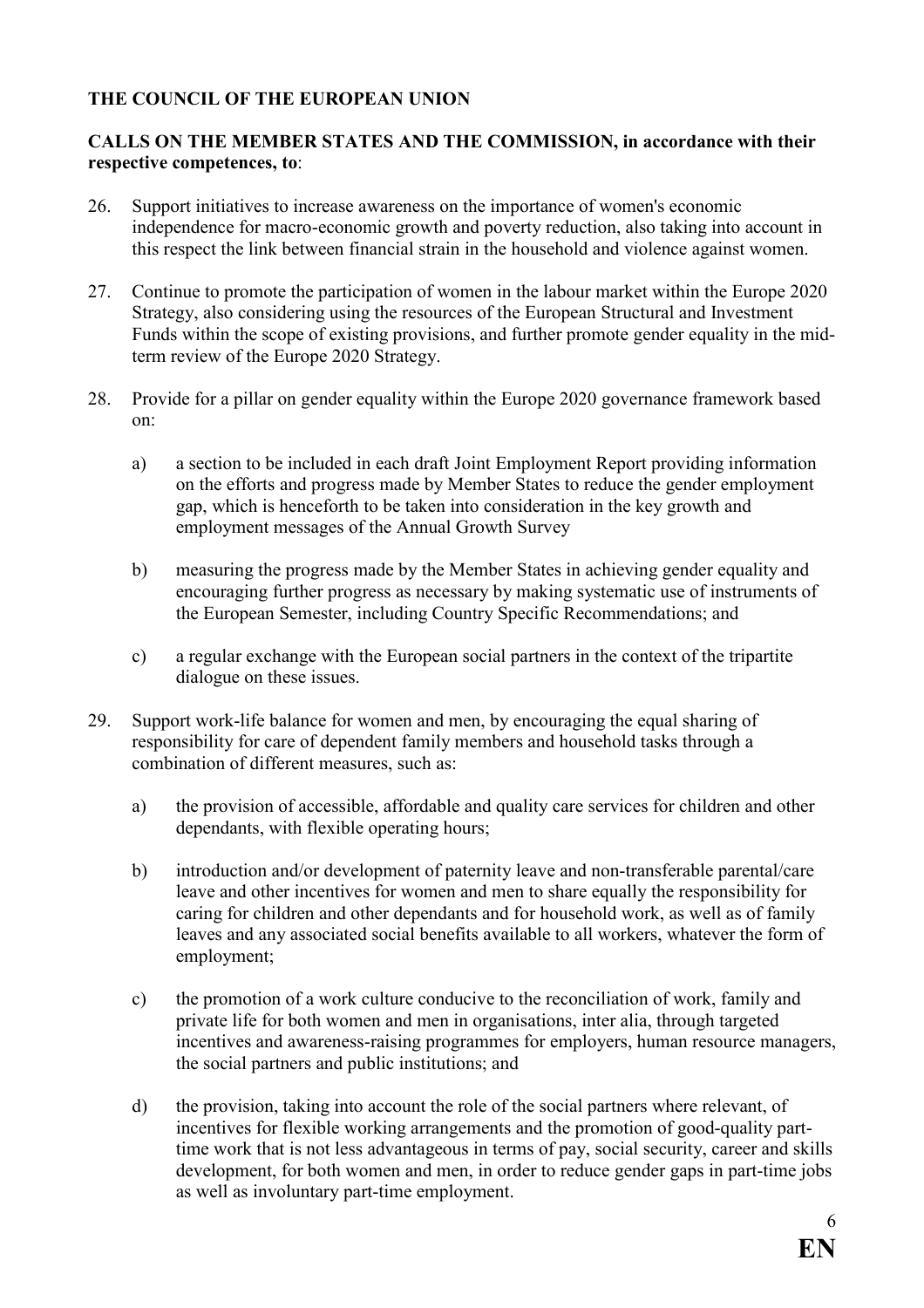In this respect, comparative research, data gathering and the exchange of good practice on the gender dimension of flexible working arrangements and gender-sensitive management and working patterns should be supported at Union level, where appropriate.

- 30. Reduce gender segregation at all levels in education and employment, as it contributes to inequalities in terms of the economic independence of women and men (EIGE, 2013):
	- a) consider, while respecting national education arrangements and where appropriate, possible ways to address gender stereotypes and segregation in education such as developing gender-sensitive education and career counselling, including by means of training, promoting a gender balance among relevant staff, and undertaking media campaigns encouraging and enabling girls and boys/women and men to choose educational paths and occupations in accordance with their abilities and skills;
	- b) tackle occupational and sectoral segregation in employment including by means of positive action measures, awareness raising measures and measures to support familyfriendly approaches and gender equality in organisations and by considering the removal of disincentives in tax-and-benefit systems that discourage female participation.
- 31. Address, through awareness-raising campaigns and targeted training and funding programmes, gender stereotypes that adversely affect women and men, particularly with a view to promoting the greater involvement of men in caring for children and other dependants and by promoting the full and equal participation of women in economic decision-making.
- 32. Support initiatives to promote women's entrepreneurship such as mentoring programmes, the creation of networks, and targeted financial incentives for business creation, and to ensure the visibility of such initiatives.
- 33. Support the gender impact assessment of policy reforms, data gathering and research by:
	- a) improving the quantity and quality of sex-disaggregated data and supporting further research on gender-relevant issues, including on women and men's perceptions of their role in the labour market and of the sharing of activities within the household, as well as their perceptions of working conditions and factors that limit opportunities in the labour market;
	- b) continuing to monitor the critical area of concern Women and the Economy (Area F) of the Beijing Platform for Action by using the existing Indicators 1-17, as well as the new Indicators 18-20 as set out in Annex I, and further developing and improving these indicators;
	- c) encouraging the appropriate use of the agreed indicators developed for the follow-up of the Beijing Platform for Action and in particular the indicators on "Women and the economy", in all relevant national and EU policy areas and processes and in particular in the Europe 2020 Strategy;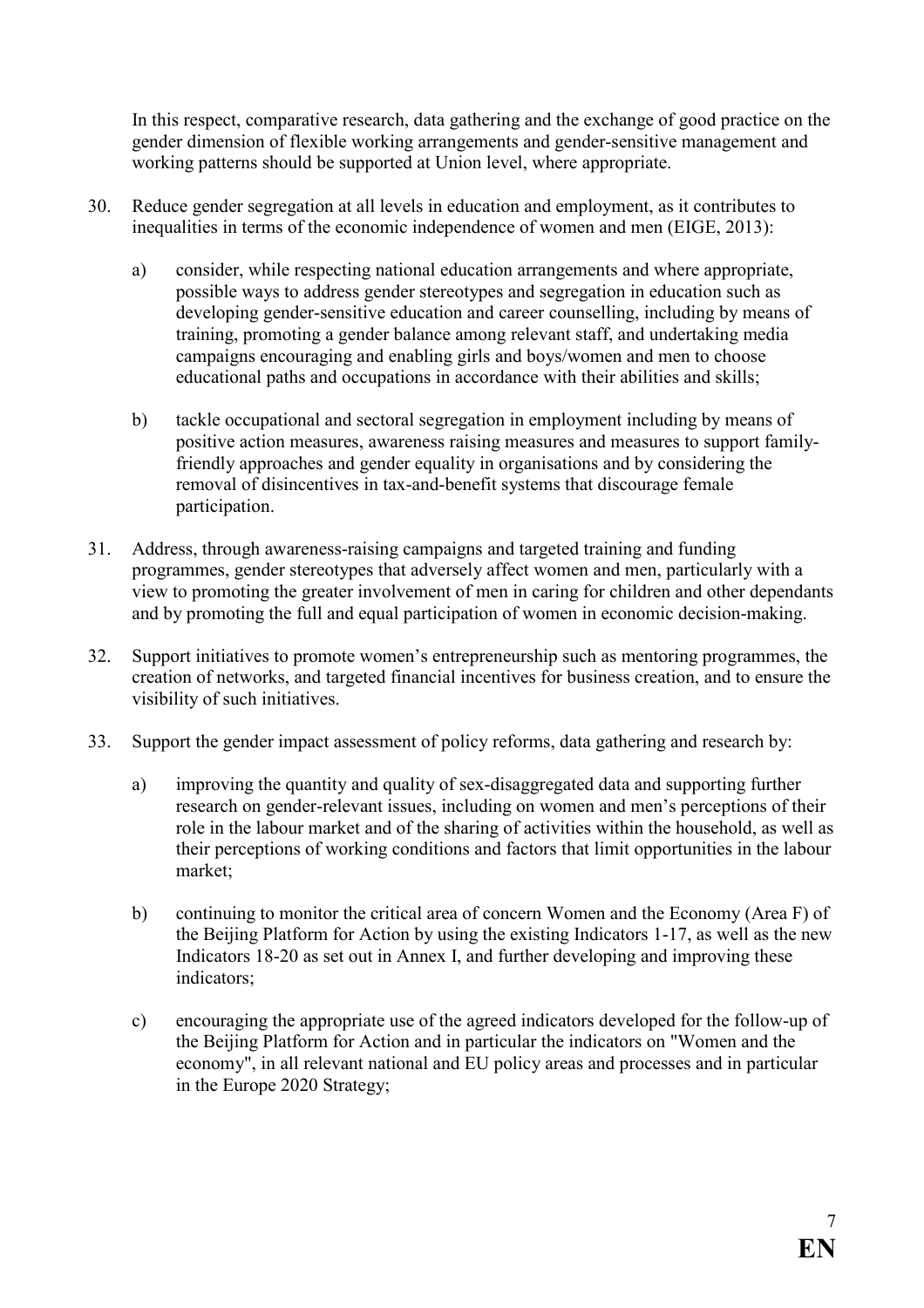- d) regularly reviewing progress achieved on those critical areas of concern identified in the Beijing Platform for Action for which indicators have already been developed, taking the outcomes of these reviews into account in the Commission's annual Report on Progress on Equality between Women and Men, and, where appropriate, developing indicators for the critical areas of concern for which indicators have not been developed yet, making full use of EIGE and Eurostat; and
- e) making effective use of existing comparable EU data and, in cooperation with national and European statistical offices, drawing on existing structures and instruments, encouraging efficiency and making full use of the work of the EIGE where appropriate, as well as of the work of the indicators sub-group of the Social Protection Committee (SPC) and of the indicators group of the Employment Committee (EMCO) to further improve the collection, analysis and dissemination of comparable EU data.

## **INVITES:**

34. The SPC and EMCO to continue their work in order to monitor progress in the implementation of policies to promote equal economic independence of women and men, raise the employment rate and reduce the risk of poverty and social exclusion, particularly of women.

 $\overline{\phantom{a}}$  , and the set of the set of the set of the set of the set of the set of the set of the set of the set of the set of the set of the set of the set of the set of the set of the set of the set of the set of the s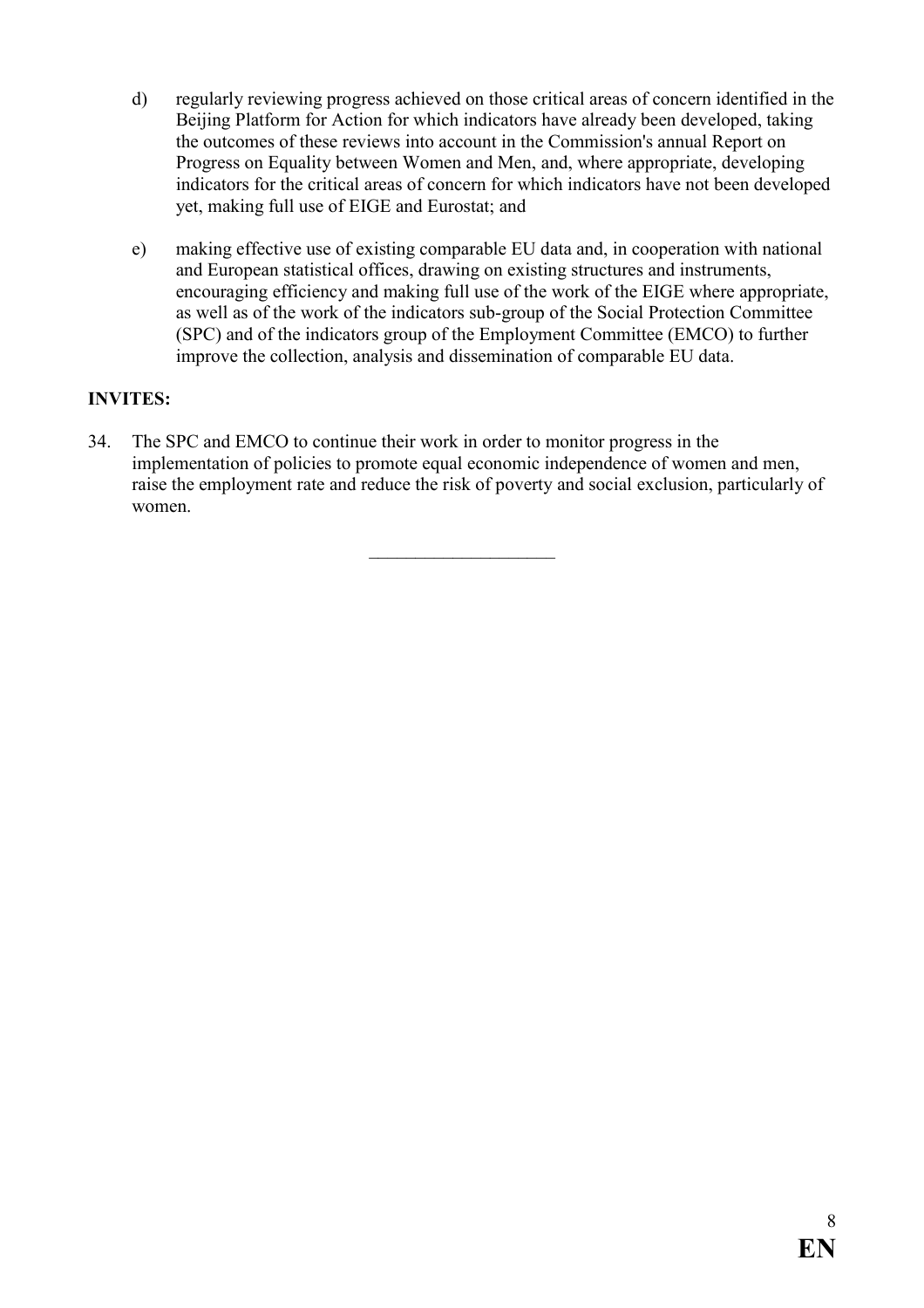#### **Indicator 18: Full-time equivalent employment rate for women and men by age groups (20-64, 15-24, 25-54, 55-64)**

Concept: Employment can be measured in terms of the number of persons or jobs, in terms of fulltime equivalent employment or in hours worked. The Full-Time Equivalent (FTE) employment rate is a unit to measure employed persons in a way that makes them comparable although they may work a different number of hours per week. The unit is obtained by comparing an employee's average number of hours worked to the average number of hours worked by a full-time worker. A full-time worker is therefore counted as one FTE, while a part-time worker gets a score in proportion to the hours she or he works. For example, a part-time worker employed for 20 hours a week where full-time work consists of 40 hours, is counted as 0.5 FTE.

The FTE employment rate is preferable to the standard headcount employment rate because it takes into consideration the heterogeneity of working hours among employed people, which is particularly relevant when addressing gender gaps in employment rates.

The indicator is calculated by sex for the following age groups: 20-64, 15-24, 25-54 and 55-64. The 20-64 age group is included in order to allow comparison with the Europe 2020 target.

#### **Indicator 19: Part-time employment as percentage of total employment for women and men by age groups (20-64, 15-24, 25-54, 55-64)**

Concept: This indicator provides information on the participation of women and men in part-time work as a percentage of total employment. It is calculated by dividing the number of part-time workers by the total number of employed persons. Employed persons are individuals aged 15 and over who perform work, even for just one hour per week, for pay, profit or family gain during the reference week or are not at work but have a job or business from which they are temporarily absent because of, for instance, illness, holidays, industrial dispute, and education or training. The distinction between full-time and part-time work is made on the basis of a spontaneous answer given by the respondent. Establishing a more exact distinction between part-time and full-time work on the basis of working hours is impossible, due to differences across Member States and by branches of industry (as well as in the private vs. the public sector) in the number of hours used to define a part-time job by law or in collective agreements. The indicator is calculated by sex for the following age groups: 20-64, 15-24, 25-54 and 55-64. It is an important indicator as it captures one of the main differences in labour force participation between women and men.

#### **Sub-indicators for Indicator 19: part-time employment**

Indicator 19 on part-time employment is complemented with five sub-indicators which need to be monitored in addressing gender differences in part-time work:

- gender differences among part-time workers;
- gender differences in the reasons for working part-time;
- sectoral and occupational differences between full-time and part-time work for women and men;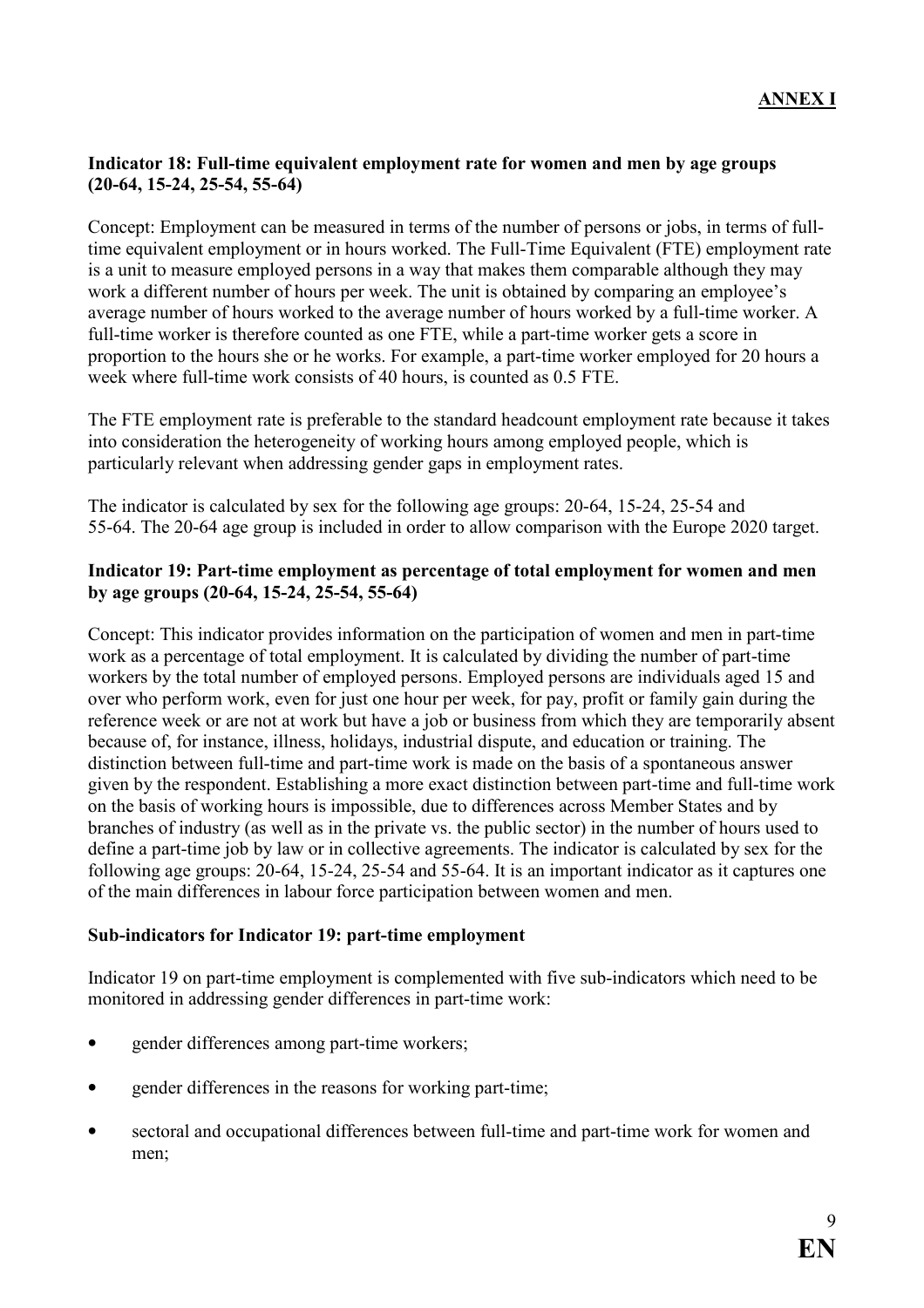- usual weekly working hours in part-time jobs;
- gender differences in transitions between part-time and full-time jobs.

The sub-indicators are as follows:

- A. Share of women part-time workers out of total part-time workers by age groups (20-64, 15-24, 25-54, 55-64)
- B. i. Share of inactivity and part-time work due to personal and family responsibilities for women and men (20-64)
	- ii. Share of employees working in involuntary part-time contracts or in part-time contracts wishing to increase working hours for women and men (20-64)
	- iii. Involuntary part-time employment as percentage of total part-time employment
- C. Usual weekly working hours in part-time jobs for women and men (20**+**)
- D. Sectoral and occupational differences between full-time and part-time employment for women and men (20-64)
- E. Transition between part-time and full-time work for women and men  $(20+)$

#### **Indicator 20: Self-employment as percentage of total employment for women and men by age groups (20-64, 25-54, 55-64)**

Concept: This indicator provides information on the proportion of self-employed as a percentage of total employed persons. Self-employed persons are those who work in their own business, farm or professional practice. A self-employed person is considered to be working if she/he meets one of the following criteria: works for the purpose of earning profit, spends time on the operation of a business or is in the process of setting up her/his own business. The indicator is calculated by sex for the following age groups: 20-64, 25-54 and 55-64.

#### **Sub-indicators for Indicator 20: self-employment**

Indicator 20 on self-employment is complemented by a sub-indicator measuring self-employment with and without employees which is a relevant feature of self-employment that has to be monitored from a gender equality perspective.

 $\frac{1}{2}$  ,  $\frac{1}{2}$  ,  $\frac{1}{2}$  ,  $\frac{1}{2}$  ,  $\frac{1}{2}$  ,  $\frac{1}{2}$  ,  $\frac{1}{2}$ 

The sub-indicator is as follows:

A. Share of self-employed women and men with and without employees (20-64)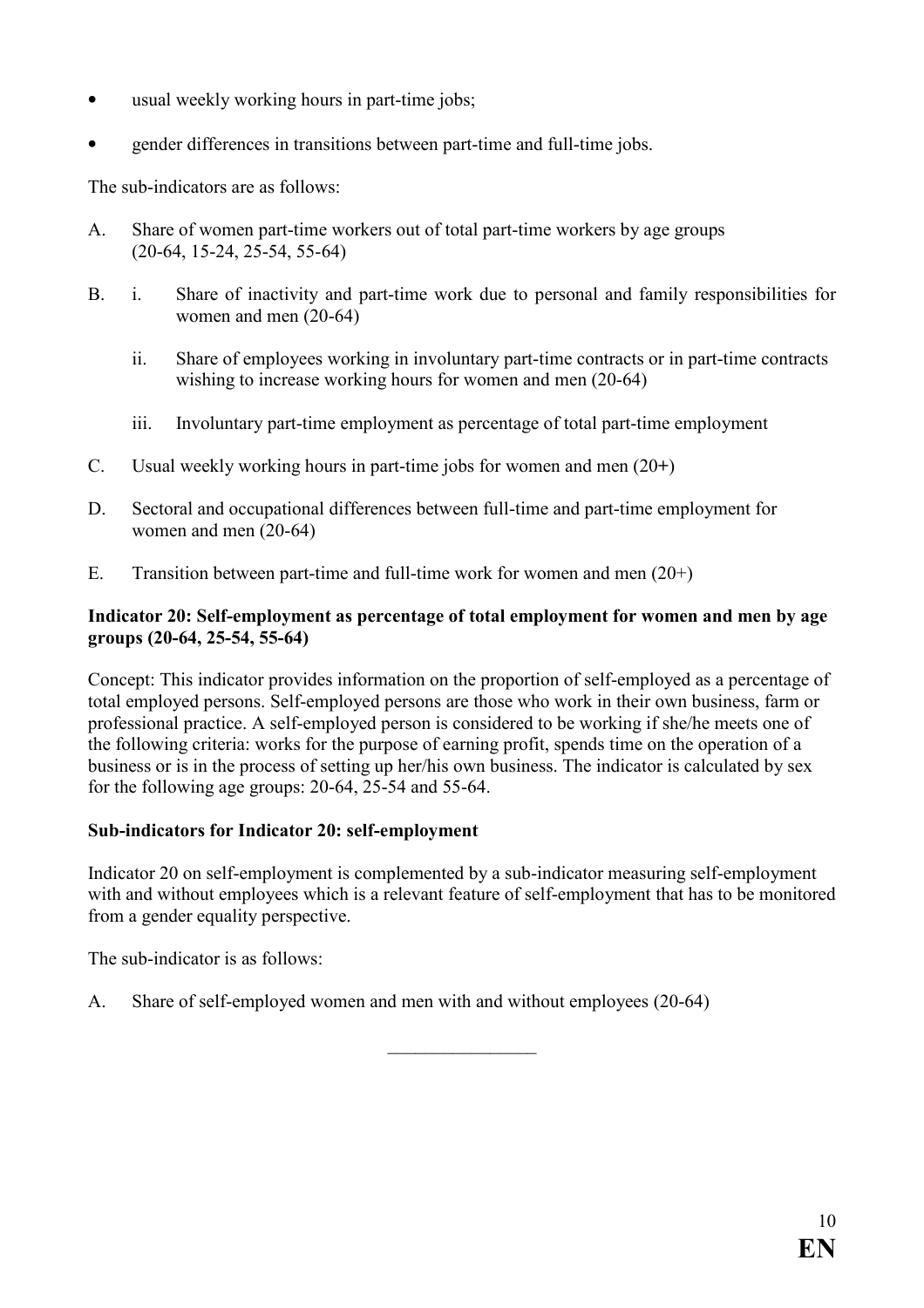#### **References**

#### **1. EU Legislation**

Council Directive 97/81/EC of 15 December 1997 concerning the Framework Agreement on part-time work concluded by UNICE, CEEP and the ETUC. (OJ 014 , 20.01.1998, p. 9)

Directive 2004/113/EC of 13 December 2004 implementing the principle of equal treatment between men and women in the access to and supply of goods and services (OJ L 373, 21.12.2004 p. 37)

Directive 2006/54/EC of the European Parliament and of the Council of 5 July 2006 on the implementation of the principle of equal opportunities and equal treatment of men and women in matters of employment and occupation (recast). (OJ L 204, 26.7.2006, p. 23)

Regulation (EC) No 1922/2006 of the European Parliament and of the Council of 20 December 2006 on establishing a European Institute for Gender Equality (OJ L 403, 30.12.2006, p. 9)

Regulation (EC) No 223/2009 of the European Parliament and of the Council of 11 March 2009 on European statistics and repealing Regulation (EC, Euratom) No 1101/2008 of the European Parliament and of the Council on the transmission of data subject to statistical confidentiality to the Statistical Office of the European Communities, Council Regulation (EC) No 322/97 on Community Statistics, and Council Decision 89/382/EEC, Euratom establishing a Committee on the Statistical Programmes of the European Communities (OJ L 87, 31.3.2009, p. 164)

Council Directive 2010/18/EU of 8 March 2010 implementing the revised Framework Agreement on parental leave concluded by BUSINESSEUROPE, UEAPME, CEEP and ETUC and repealing Directive 96/34/EC (OJ L 68, 18.3.2010, p. 13)

Directive 2010/41/EU of the European Parliament and of the Council of 7 July 2010 on the application of the principle of equal treatment between men and women engaged in an activity in a self-employed capacity and repealing Council Directive 86/613/EEC (OJ L 180, 15.7.2010, p. 1)

Regulation (EU) No 99/2013 of the European Parliament and of the Council of 15 January 2013 on the European statistical programme 2013-17 (OJ L 39, 9.2.2013, p. 12)

#### **2. Council Conclusions**

All relevant Council Conclusions, including Conclusions adopted on the review of the Beijing Platform for Action<sup>4</sup>, and especially those cited below.

 **4** http://ec.europa.eu/justice/gender-equality/tools/statistics-indicators/platformaction/index\_en.htm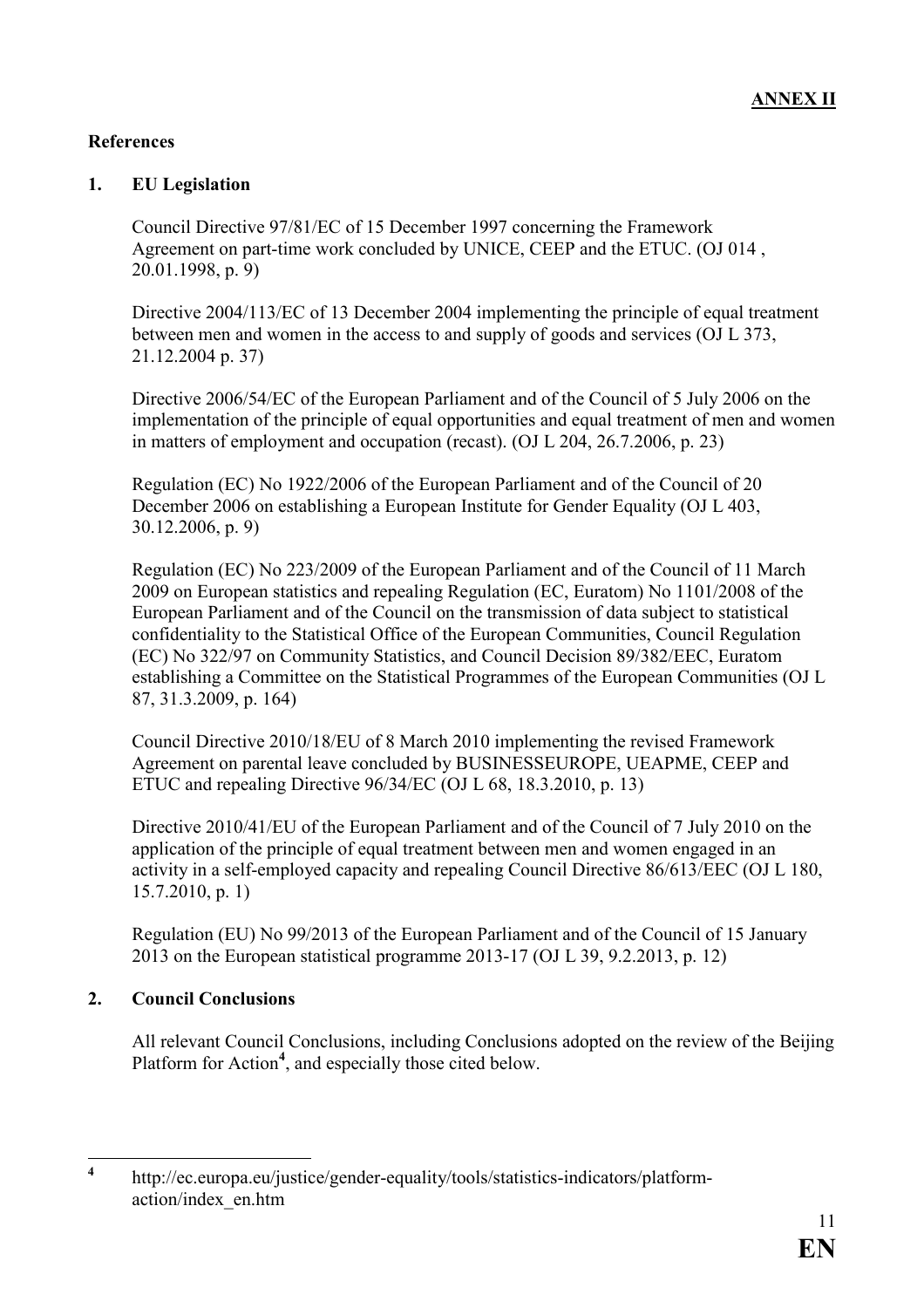Council conclusions on the review of the implementation by the Member States of the European Union and the European Institutions of the Beijing Platform for Action

- Relationship between family life and working life (13481/00)

Council Conclusions on the review of Member States' implementation of the Beijing Platform for Action: pay inequalities between women and men (14485/01)

Council Conclusions on the Review of the implementation by the Member States and the EU institutions of the Beijing Platform for Action

- Indicators in respect of Women and Poverty (13947/07)

Council Conclusions on the review of the implementation by the Member States and the EU institutions of the Beijing Platform for Action

Women and the Economy: Reconciliation of work and family life (17474/08)

Council Conclusions of 30 September 2009 on the Review of the implementation by the Member States and the EU institutions of the Beijing Platform for Action: "Beijing +15": A Review of Progress (15992/09)

Council Conclusions on Strengthening the commitment and stepping up action to close the gender pay gap, and the review of the implementation of the Beijing Platform for Action (18121/10)

Council Conclusions of 7 March 2011 on the European Pact for Gender Equality (2011- 2020) (OJ C 155, 25.5.2011, p. 10)

Council Conclusions on the Reconciliation of work and family life in the context of demographic change (10324/11)

Council Conclusions on the review of the implementation of the Beijing Platform for Action

Women and the Economy: Reconciliation of work and family life as a precondition for equal participation in the labour market (17816/11)

## **3. European Council**

The Presidency Conclusions of the Madrid European Council of 15-16 December 1995 (00400/95)**<sup>5</sup>**

## **4. Commission**

Communication from the Commission: A Strengthened Commitment to Equality between Women and Men: "A Women's Charter - Declaration by the European Commission on the occasion of the 2010 International Women's Day in commemoration of the 15th anniversary of the adoption of a Declaration and Platform for Action at the Beijing UN World Conference on Women and of the 30th anniversary of the UN Convention on the Elimination of All Forms of Discrimination against Women" (7370/10)

 **5** Conclusions in which the European Council undertook to monitor annually the Beijing Platform for Action.